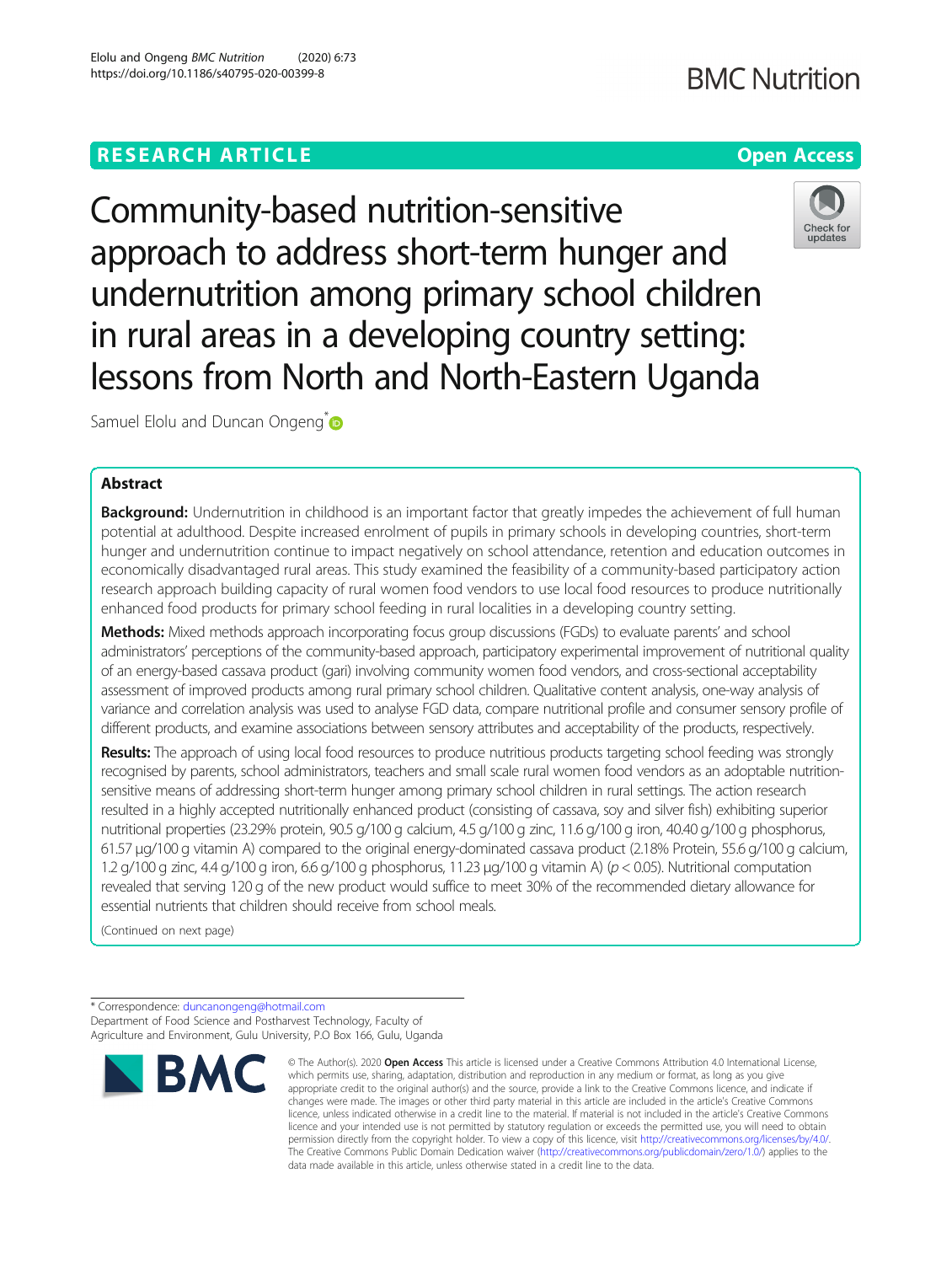#### (Continued from previous page)

**Conclusion:** Community-level nutrition-sensitive innovation using local foods resources offers the opportunity for rural women food vendors to contribute to addressing short-term hunger and undernutrition challenges in primary schools in economically-disadvantaged localities in developing countries.

**Keywords:** Community, Nutrition innovation, School feeding, Hunger, Undernutrition

# Background

Inadequate nutrition in childhood has been recognized as one of the greatest impediments to fulfilment of full human potential. It affects over one billion people worldwide with the majority being in developing countries [[1\]](#page-8-0). The central tenet of nutrition in human capacity development is based on the fact that deficiencies of essential nutrients at the childhood stage affect at an individual level, both the mental and physical status, resulting in poor health, poor educability, and poor work performance in adulthood [[2\]](#page-9-0). The number of children enrolled in primary schools in developing countries increased tremendously over the past decades [\[3](#page-9-0)]. For instance, in Uganda, following the launch of the Universal Primary Education (UPE) program by the government in 1997, primary school enrolment increased from about three million children in 1996 to 8.3 million in 2009 and as of 2011 most primary-school-age children in the country attended school [\[4](#page-9-0)]. However, learner's achievement levels, especially in resource-constrained rural areas such as north and north-eastern regions of the country have often been disappointing. Evidence on outcomes of national examinations over the last two decades indicates that pupils who studied and took examinations from schools in those regions have consistently had very poor performance [\[5](#page-9-0)–[7\]](#page-9-0). Several reasons have been advanced to account for such a poor performance outcome. Among them are persistent short-term hunger and poor nutrition that collectively contributes to poor school attendance, inadequate cognitive development, and low educational attainment of the primary school learners.

A number of developing countries have initiated or put in place policies to support school feeding [\[8](#page-9-0), [9](#page-9-0)]. Nonetheless, a critical look at existing policy frameworks from various countries in Africa reveals that most of them articulate the rationale and need to provide food to children while at school but are silent on the nutritional quality of the foods. In addition, although many school feeding policies mandate parents and or schools to ensure that children are fed at school, their implementation is not mandatory and the unintended implied consequence is that the better resourced and economically better-off localities easily implement while the under-resourced and economically disadvantaged localities are usually unable to do so. The use of locally

available food resources to formulate nutritious food products is believed to be a potential strategy for addressing undernutrition challenges in resourceconstrained localities in developing countries [\[4](#page-9-0)]. Indeed, substantial information on community-level research that used locally available food resources to develop elite nutritious composite products for complementary feeding of children in such localities in developing countries exists [[10](#page-9-0)–[12](#page-9-0)]. However, information is scarce on how a similar approach can be used to address short-term hunger and undernutrition experienced by primary school children in similar localities.

A review of literature on existing approaches to challenges of short-term hunger in primary schools in developing countries reveals that community input is largely not taken into account both in terms of development and use of results [\[13](#page-9-0), [14](#page-9-0)]. This is notwithstanding the fact that literature within the realm of community development is awash with information to the effect that development outcomes of community-based initiatives are usually enhanced when the community is engaged in the process [\[15](#page-9-0), [16](#page-9-0)]. From a nutritional point of view, it is apparent that most school diets in rural areas in developing countries if available are largely dominated by starchy staples (cereals and tubers) that mostly provide energy but are deficient in proteins and micronutrients. This situation calls for investment in easily accessible and adaptable low-cost nutritional innovations based on food resources available within the community to develop local capacity to respond to school feeding challenges in rural areas [\[4](#page-9-0)].

North and north-eastern Uganda are among the regions with the least developed rural areas, have the highest number of primary school drop-outs, and very low primary education performance in the country [[7,](#page-9-0) [17](#page-9-0)]. These socio-economic characteristics make them a suitable geographical area for the development and testing of nutritional innovations to improve the nutritional welfare of primary school children in economically disadvantaged rural areas. Gari, a granulated cassava food product designed for making instant porridge has a high potential for application as cheap food for school feeding in economically disadvantaged rural areas such as those in the north and north-eastern Uganda. This is because its main raw material, cassava, is widely cultivated and consumed in those regions both as food security and a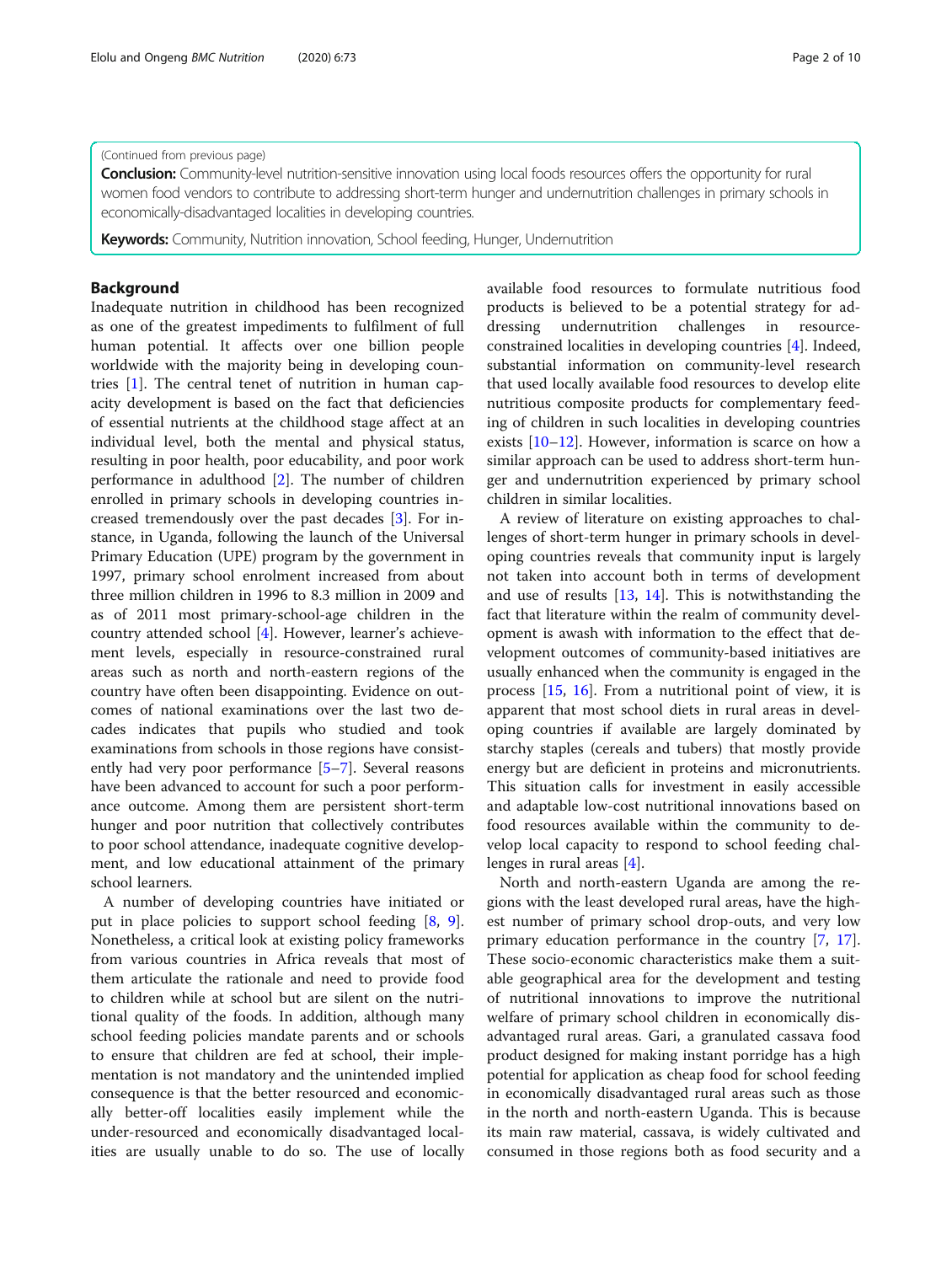commercial crop. A major limitation associated with gari is that the product is largely energy-based but very low in protein (1.2%), deficient in essential amino acids and other micronutrients of public health importance such as calcium, iron, zinc, and phosphorous [\[18](#page-9-0)]. Therefore, without enrichment with other micronutrient and protein-rich sources, gari remains unsuitable for feeding school children as a base diet.

Therefore, using north and north-eastern Uganda as a case area, and gari as a base product for nutritional improvement, the objective of this study was to examine the feasibility of a community-based participatory action research approach, building the capacity of rural women food vendors to use local food resources to produce nutritionally enhanced products for application in primary school feeding in economically disadvantaged localities in a developing country setting. It is anticipated that local women food vendors would sell nutritious products in schools thus contributing to the nutrition well-being of primary school children as well as to the local economy of the area. In a much wider context, such an approach fits into the current agricultural development frontier which aims at making agribusiness nutrition-sensitive [\[19](#page-9-0)].

# Methods

# Focus group discussion

Eight Focus group discussions (FGDs) each were conducted among women food vendors, school administrators and teachers, and community members (parents) to: (i) assess the current status of school feeding in rural primary schools; (ii) determine perceptions of use of locally available food resources to produce food products tailored to nutrition needs of school-age children to be sold by local women food vendors in primary schools; and (iii) select food ingredients to be used for improving the nutritional quality of gari. Each focus group discussion had ten (10) members and for each, a set of discussion points covering the three general objectives identified above were interrogated. Discussions with parents and vendors were conducted using the local language while for school administrators and teachers the sessions were held in English.

# Development and production of nutritionally improved gari

Using a participatory community engagement approach, local experience and expertise, and locally fabricated equipment, a method for producing nutritionally enriched gari at the community level was developed together with women food vendors at a farmer field school. The food vendors selected to participate were those who had at least 5 years of selling food in rural primary schools while those who were sick were excluded. On the basis of the FGD, soy and silver fish were selected as candidate resources for use in the nutritional improvement of gari. The selection of soy and silver fish was guided by the fact that they are locally available and are rich sources of protein and micronutrients. Soy is a complete protein source, rich in fat-soluble vitamins (A, D, E & K) and phosphorus (19), while silver fish is also a good source of proteins, minerals (e.g. calcium and phosphorus), and energy due to the high lipid content [\[20](#page-9-0)]. It has a balanced amino acid profile and is particularly rich in methionine and lysine that are deficient in soybean [[21](#page-9-0)]. This implies that a combination of soybeans and silver fish, when used for gari fortification, allows for nutrient complementary benefits. Production of nutritionally improved gari followed three stages. First, raw soybeans and silver fish were separately roasted in a saucepan mounted on a charcoal stove consistent with the village practice in North and North-Eastern Uganda. Roasted materials were separately milled into a fine flour using a locally fabricated grain mill. In the second stage, fermented cassava cakes were produced following the method of Oluwamukomi [\[22](#page-9-0)], but with a modification to take care of local conditions. Briefly, fresh cassava tubers were peeled manually with a kitchen knife, washed, and grated using a locally fabricated mechanical grater. Grated cassava was packed in polythene bags and allowed to ferment for 24 h followed by pressing to dewater the mash. Wet cassava cakes were broken through a grater and pulverized. In the third stage, three gari composite formulae containing various levels of cassava, soybeans and silver fish (30% soy: 10% silver fish: 60% cassava; 15% soy: 15% silver fish: 70% cassava; and 20 soy: 5% silver fish: 75% cassava) were developed using Excel and Harvest Plus Food Composition Table [\[23\]](#page-9-0). For each composite formula, roasted soybean and silver fish flour were added at the determined ratios to the cassava mash and toasted to produce the nutritionally enhanced products. Figure [1](#page-3-0) shows pictures of gari formulated with various combinations of soy and silver fish.

## Analysis of nutritional composition

Analyses were performed for moisture, dry matter, gross energy, total protein, ash, crude fibre, total carbohydrates, fats, phosphorus, calcium, iron, zinc, and vitamin A. Crude protein was determined using the Micro-Kjeldahl method as described by Magomya et al. [\[24](#page-9-0)]. Ash, gross energy, crude fat, moisture, dry matter, and total carbohydrates were determined according to the AOAC [[25\]](#page-9-0). Vitamin A was quantified following the HPLC method previously described by Mieko et al. [\[26](#page-9-0)]. Phosphorus was determined following the vanadomolybdate colourimetry method while calcium, iron, and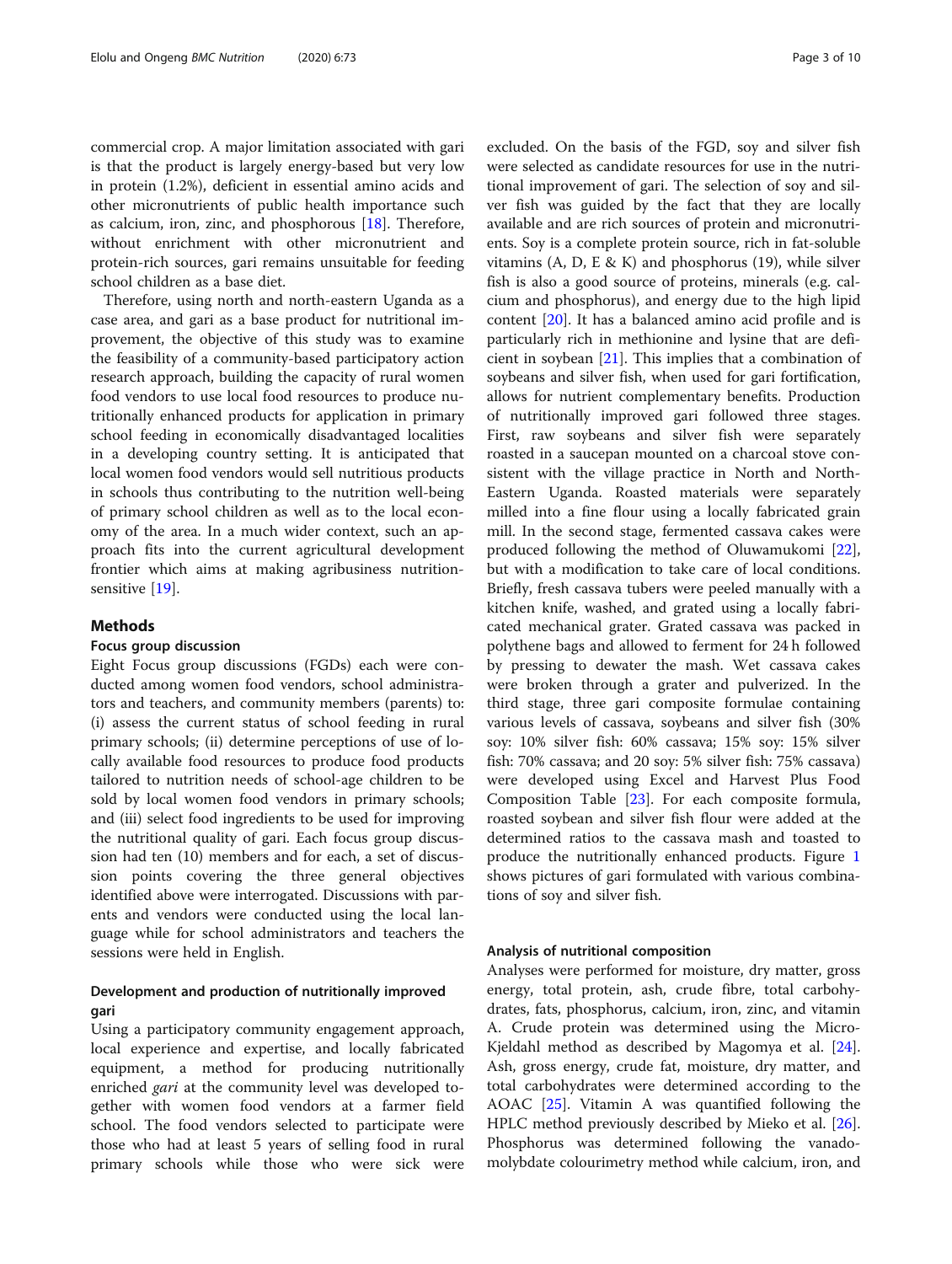<span id="page-3-0"></span>

zinc were determined using the atomic absorption spectrophotometric method according to the AOAC [\[25](#page-9-0)].

# Sensory and acceptability evaluation among primary school children

Sensory evaluation was conducted to compare the level of consumer sensory preference and overall acceptability amongst the various gari products produced. The evaluation was conducted in 12 rural primary schools randomly selected by women food vendors and parents who participated in the FGDs. Consent was sought from parents of all pupils selected to participate in the study. Children with a history of an allergic reaction to soy (based on parent's declaration) were excluded from the study. In addition, those who were sick were also excluded from the study. A total of 180 pupils in the upper primary (aged 10 to 14 years, corresponding with class level four to seven) were included in the evaluation. This is because pupils in this age category are expected to be capable of detecting differences compared to those in lower primary [\[27\]](#page-9-0). The samples were reconstituted into instant porridge with hot water according to Oluwamukomi [[22](#page-9-0)]. Briefly, approximately 100 g of the test sample was added to 500 ml of hot water and stirred constantly to form a smooth thick paste. The samples were coded, randomized, and separately subjected to sensory evaluation by the selected primary school pupils. The pupils were provided with warm water for mouth rinsing before and after every sample tasting to eliminate carryover effects [[28](#page-9-0)]. The extent of liking of colour, texture, aroma, taste, and overall acceptability of the products was evaluated on a 5-point hedonic scale (ranging from  $1 = poor to 5 = very good$ . This scale was purposely chosen for the study because it typically gives a higher response rate compared to other longer scales [[29\]](#page-9-0). Besides, longer scales would be unsuitable for the primary school children who are non-experienced in sensory evaluation.

#### Data analysis

Data from FGDs were analysed using mixed method content analysis [[30\]](#page-9-0). This enabled the generation of a detailed description of qualitative information based on group consensus to understand the context of respondents' perspectives towards school feeding. Essentially, the main themes emerging from different FDGs were identified and key findings summarised in a tabular form. In the case of nutritional improvement, One Way Analysis of Variance (ANOVA) was performed to compare the proximate composition, micronutrient contents, and scores for sensory preference and overall acceptability amongst various gari products. Correlation analysis was used to examine the association between sensory attributes (colour, aroma, texture, and taste) and overall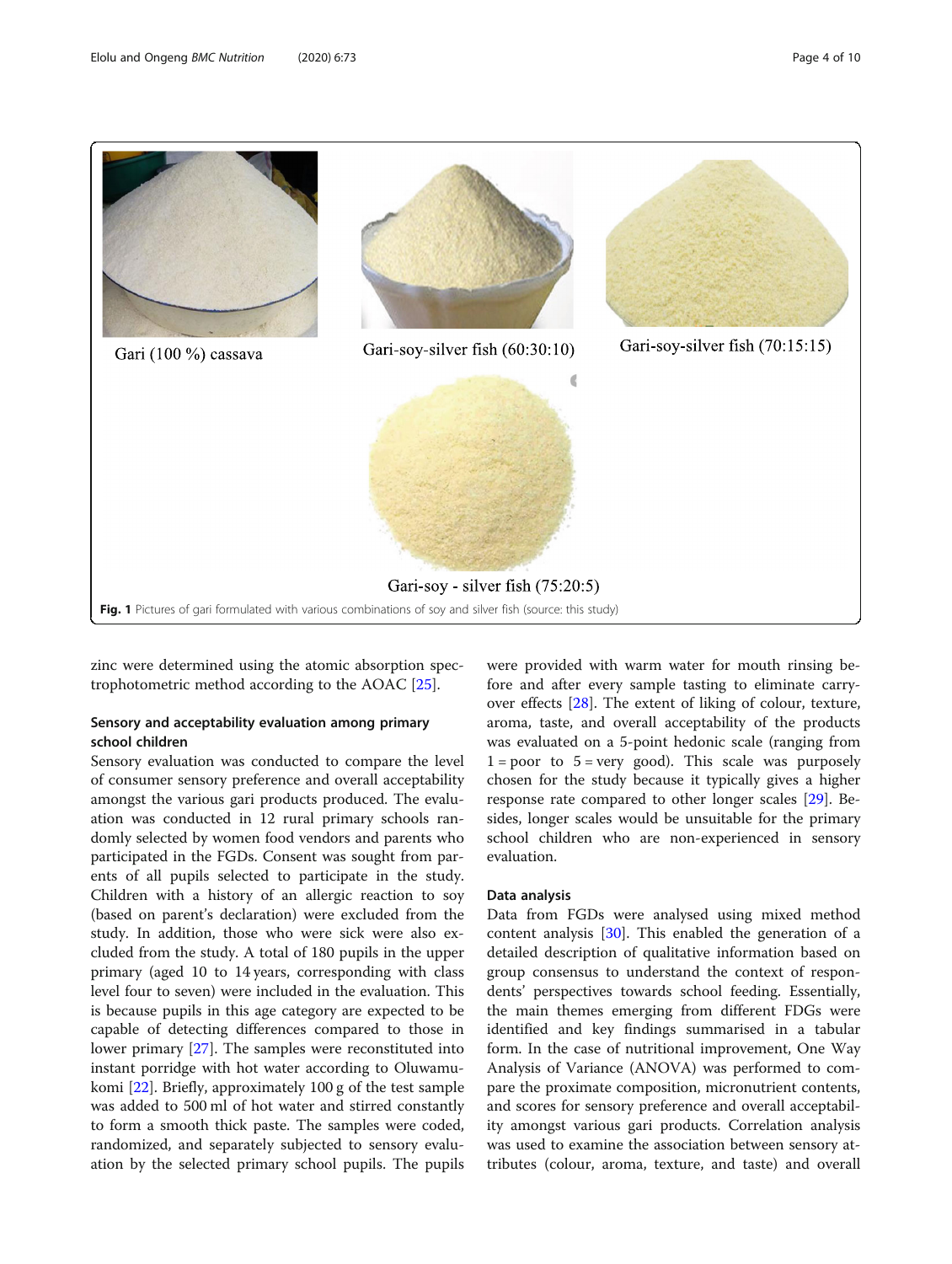consumer acceptability of the products. All statistical analyses were performed using SPSS version 2.0 while the level of statistical significance was fixed at 5%.

# Results

# Perceptions of women food vendors, school administrators, teachers, and parents

Results from the FGDs, summarised in (Table 1) indicate that parents, school administrators, and teachers strongly appreciated the need for school feeding. However, they also pointed out that such programs are largely lacking and in cases where they exist, it is not mandatory, thus the majority of pupils in the rural primary schools actually go through the school hours without any food. While the need to address the food needs of primary school children was dominantly pointed out,

a specific understanding of nutrition with respect to limiting nutrients such as proteins and micronutrients did not emerge clearly from the parents as well as school administrators and teachers. In terms of bottlenecks, parents were largely constrained by the poor economic conditions in the area, lack of proper guidelines and laws to govern school feeding. Women food vendors were constrained by the lack of knowledge on food processing and nutrition needs of school children, lack of coordination with schools, and financial challenges. School administrators revealed that existing school feeding programs were initiatives of the schools, but their designs largely excluded parents' participation. This notwithstanding, parents and women food vendors expressed a strong desire to cooperate with partners such as Universities and other institutions to design and

Table 1 Rural community perspectives on the status of school feeding

| <b>Themes of Discussion</b>                                                                                                | <b>Overall FGD findings</b>                                                                                                                                                                                                                                                                                                                                                                                                                                                                                                                                                                                        |
|----------------------------------------------------------------------------------------------------------------------------|--------------------------------------------------------------------------------------------------------------------------------------------------------------------------------------------------------------------------------------------------------------------------------------------------------------------------------------------------------------------------------------------------------------------------------------------------------------------------------------------------------------------------------------------------------------------------------------------------------------------|
| Overall status of school feeding                                                                                           | School-wide feeding programs are largely unavailable. Only parents who can<br>afford to pack food or pay extra fees for feeding can have their children eat at<br>school (these are very few). Previous school feeding interventions sponsored by<br>Non-governmental organisations (NGOs) closed when projects ended. Nutritional<br>quality of food is usually not taken into consideration in school feeding program<br>designs thus meals are largely limited to corn-based porridge for breakfast.                                                                                                            |
| The necessity of school feeding                                                                                            | There is consensus over the need to provide food to school-going children. It is<br>strongly believed that providing meals will keep pupils at school and help them<br>study better. The need for school food to meet the nutritional needs of children<br>is well appreciated (considered important). However, nutritious food recipes tai-<br>lored for application in school feeding in rural areas are largely unavailable.                                                                                                                                                                                    |
| Constraints to school feeding                                                                                              | Resources are inadequate (parents are unable to access adequate food at home<br>as well as for school feeding) thus packed lunch is hard to afford. Foods<br>previously provided and promoted by NGOs are expensive for parents while<br>there are no clear guidelines and laws in place to enforce mandatory school<br>feeding in rural schools.                                                                                                                                                                                                                                                                  |
| Possible local community alternatives to school feeding                                                                    | School gardening would be suitable since most schools in rural areas have<br>farmland. Parents and school administration can also engage to produce food for<br>school feeding. Local staple foods can be mobilised for school feeding from<br>parents.                                                                                                                                                                                                                                                                                                                                                            |
| Knowledge of nutritional needs of school children and the<br>improvement of local food resources                           | There is limited understanding of the nutritional quality of foods (current food<br>provision focuses on supplying energy) by parents and women food vendors<br>while teachers are aware of the nutrition needs of school children. No specific<br>technologies are known or practised to improve the nutritional quality of local<br>staple foods at community levels or in rural schools. Local community members<br>lack knowledge on how to improve the nutritional quality of local foods.                                                                                                                    |
| Community-level partnerships for school feeding                                                                            | Previously some NGOs such as World food program (WFP) and World Vision<br>International have sponsored school feeding programs but with limited<br>participation of the community. Thus NGO-led programs did not continue after<br>NGO funding ceased. Existing school feeding initiatives are school-led, with lim-<br>ited involvement of parents and the general community in their design. The no-<br>tion of active participation of the community in producing and processing food<br>for school feeding programs is highly appreciated and is believed to ensure pro-<br>gram ownership and sustainability. |
| Willingness to work with partners in the design and testing<br>innovations on school feeding based on local food resources | Perceived as a good opportunity to gain knowledge and skills in nutrition<br>interventions for local application. Use of local food resources would make<br>school feeding more affordable for parents and rural schools. Building capacity in<br>food processing would be a good business opportunity for the small scale<br>women food processors and vendors to address the nutrition needs of school<br>children                                                                                                                                                                                               |

Summary of information from eight focus group discussions (FGDs) with rural women food vendors, parents, and primary school administrators and teachers in north and north-eastern Uganda.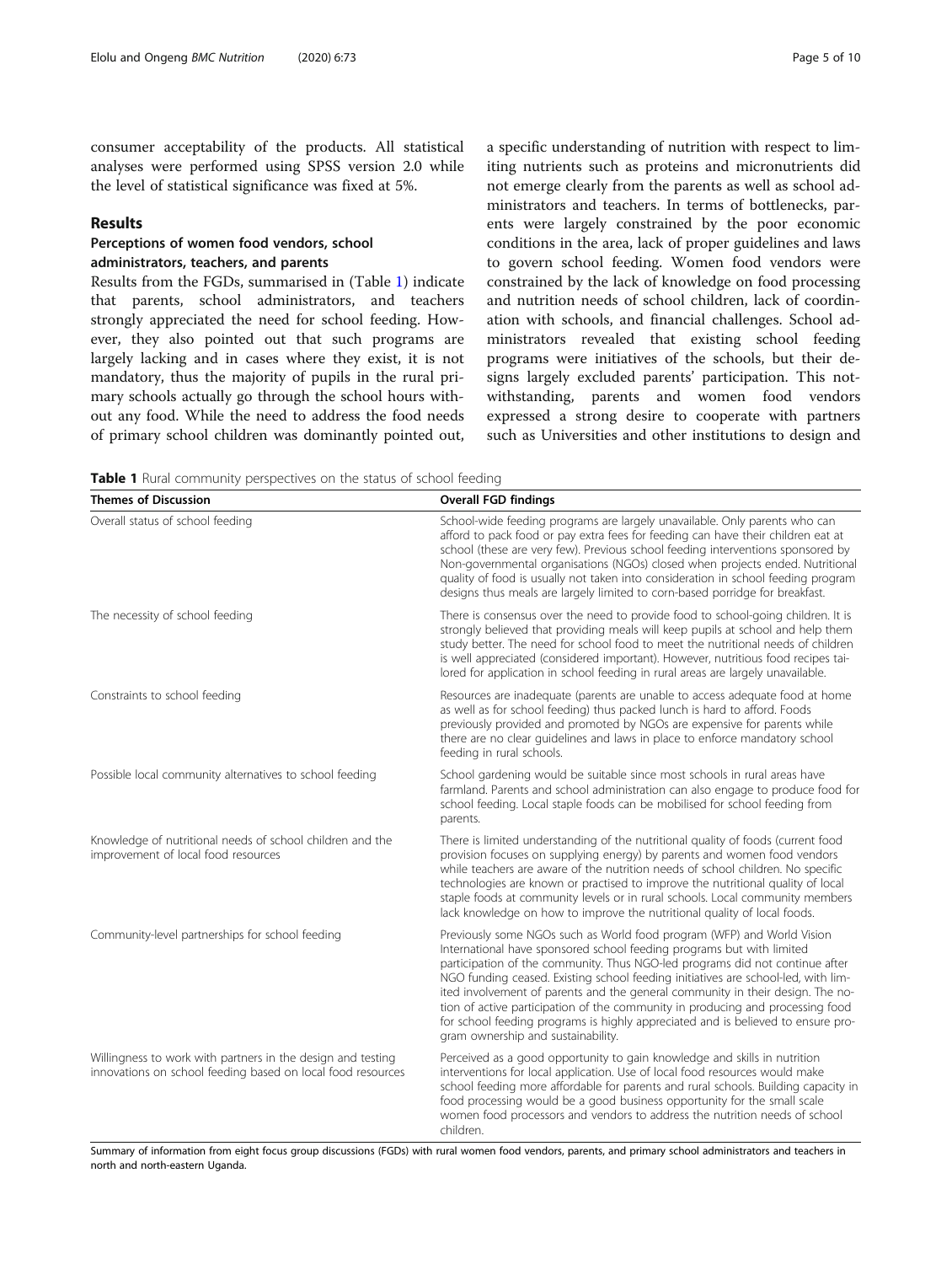<span id="page-5-0"></span>test innovative approaches for school feeding. Specifically, parents viewed the proposed use of local food resources as a cheaper alternative to traditionally suggested school provisioning means that require parents to pay extra money for feeding. Generally, the idea of using cassava and other local food resources such as soy and silver fish as well as empowering local women food vendors as producers of nutritious foods for application in school feeding was well-received by all stakeholders that participated in the FGDs.

#### Nutritional profile of the improved products

Proximate composition of the improved products in comparison with the original gari is presented in Table 2. Generally, the addition of soy and silver fish significantly improved the nutritional profile of gari. The formulations containing combinations of soy and silver fish had significantly higher levels of proteins, dietary fibre and fat ( $p < 0.05$ ). Specifically, the protein content increased from 2.18% in pure gari to 23.29% in the gari-soy-silver fish composite while dietary fibre content increased from 5.63 to 10.53%. The fat content increased from 0.41 to 8.78% with increased soy and silver fish proportions leading to higher composite fat levels. Similarly, the addition of soy and silver fish significantly increased the ash content of gari  $(p < 0.05)$  from 1.41 to 4.22%. The rise in the level of ash increased with higher levels of soy and silver fish inclusion. On the other hand, the incorporation of soy and silver fish into gari significantly reduced the moisture  $(p < 0.05)$  and total carbohydrate content  $(p < 0.05)$  by about 41 and 42%, respectively. The reduction in carbohydrate content increased as the combined proportion of soy and silver fish in the formulation increased. Despite the reduction in carbohydrate content, gross energy increased by 22% per unit as a result of the addition of soy and silver fish.

The contents of calcium, iron, zinc, phosphorus and vitamin A in the improved products in comparison to the original gari are presented in Table [3.](#page-6-0) In general, the inclusion of soy and silver fish significantly increased the mineral and vitamin A content of gari ( $p < 0.05$ ). In all cases, the level of micronutrients in gari increased with increase in the proportion of soy and silver fish in the formulae. Specifically, the contents of calcium, iron, zinc, phosphorus, and vitamin A increased from 55.6 to 90.5, 4.4 to 11.6, 1.2 to 4.5, 6.6 to 40 g/100 g and 11.23 to 61.57 μg/100 g, respectively following the addition of soy and silver fish.

#### Consumer sensory preference and overall acceptability

Results of ratings of consumer sensory preference and overall acceptability of the improved products in comparison to the original gari are presented in Table [4](#page-6-0). Generally, ratings for all the sensory parameters of formulations containing soy and silver fish were statistically similar to that of the original gari. Ratings for all the parameters were within acceptable limits with exception of the deviation indicating that pure gari (100% cassava) was best preferred in terms of colour. Thus, overall acceptability ratings were generally identical except for the formula containing 20% soy and 5% silver fish which was rated higher than the formulae containing other levels of soy and silver fish.

All the sensory properties had a strong positive correlation with overall acceptability irrespective of the formulation type (Table [5](#page-7-0)). In terms of magnitude, product taste had the strongest level of correlation with overall acceptability followed by aroma, texture and colour in decreasing order. However, despite the strong association with overall acceptability, none of the relationships was significant except in the case of original gari for which colour, texture and aroma significantly influenced overall acceptability. On the basis of the overall acceptability assessment, children chose the product with a combination of 75% cassava, 20% soy and 5% silver fish as the most preferred product and was consistent with the overall acceptability rating.

#### **Discussion**

The role of school feeding in tackling short-term hunger and undernutrition is critical in contributing to the positive outcome of education among children [\[31](#page-9-0), [32](#page-9-0)]. Several approaches to school feeding exist [\[8](#page-9-0), [33](#page-9-0)]. However, in the context of resource-constrained agrarian rural

Table 2 Proximate composition of gari formulated with various proportions of soy and silver fish

| Composite<br>Formulae | <b>Crude Protein</b><br>(%) | <b>Total CHO</b><br>(%)                                                       | Ash (%)      | <b>Dietary Fibre</b><br>(%)                              | <b>Moisture Content</b><br>(% ) | <b>Fat content</b><br>(%) | Gross energy<br>(Kcal/q)   |
|-----------------------|-----------------------------|-------------------------------------------------------------------------------|--------------|----------------------------------------------------------|---------------------------------|---------------------------|----------------------------|
| Control (100:0)       |                             |                                                                               |              |                                                          |                                 |                           |                            |
|                       | $2.18 \pm 0.00^a$           | $87.02 + 1.86^{\text{d}}$                                                     |              | $1.41 \pm 0.02^{\text{a}}$ 5.63 $\pm$ 0.17 <sup>ab</sup> | $866 + 013^d$                   | $0.41 + 0.56^{\circ}$     | $3.94 + 0.03^{\circ}$      |
| Gari-Soy-silver fish  |                             |                                                                               |              |                                                          |                                 |                           |                            |
| 60:30:10              | $23.29 \pm 0.42^{\text{d}}$ | $5060 + 125$ <sup>a</sup>                                                     | $422 + 0.08$ | $10.53 + 0.62$ <sup>d</sup>                              | $5.01 + 0.07^a$                 | $8.78 \pm 0.16^c$         | $4.81 + 0.01$ <sup>c</sup> |
| 70:15:15              | $19.84 + 0.39^{\text{c}}$   | $7225 + 184$ <sup>bc</sup> $391 + 011$ <sup>c</sup> $688 + 064$ <sup>bc</sup> |              |                                                          | $8.53 + 0.12$ <sup>cd</sup>     | $5.64 + 0.04^b$           | $4.34 \pm 0.02^{\rm b}$    |
| 75:20:5               | $15.10 \pm 0.17^{\rm b}$    | $7239 + 254$ <sup>bc</sup> $311 + 000$ <sup>b</sup> $799 + 030$ <sup>c</sup>  |              |                                                          | $7.83 + 0.11$ <sup>bc</sup>     | $569 + 009^b$             | $4.38 + 0.01^{\mathsf{b}}$ |

Values are means ± SD of three independent determinations. Values with different superscripts within the same column are significantly different ( $P \le 0.05$ ).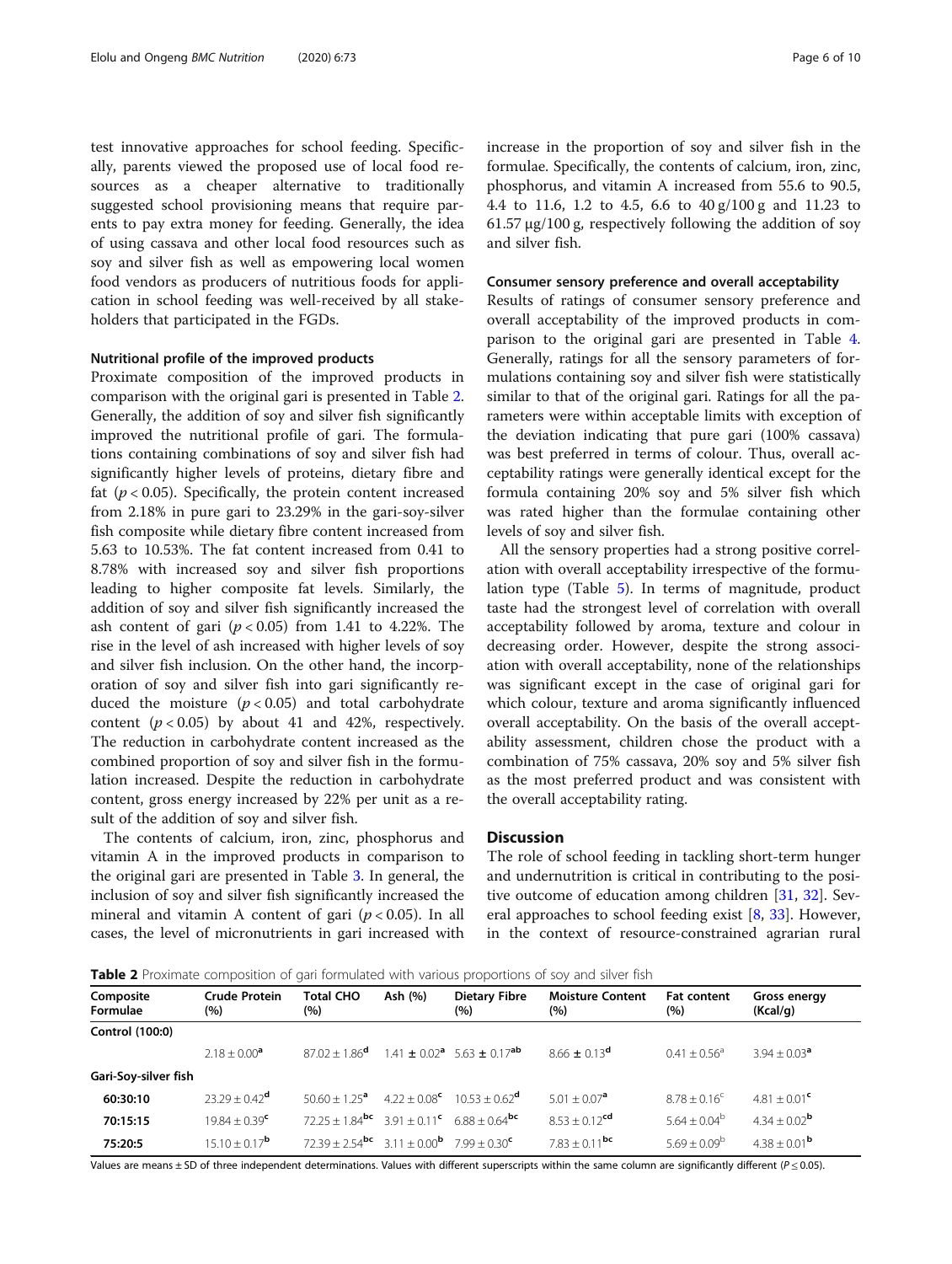| <b>Composite Formulae</b> | Calcium (g/100 g)              | Iron $(q/100 q)$             | Phosphorus (g/100 g)        | Zinc $(q/100 q)$            | Vitamin A $(\mu q/100 q)$     |
|---------------------------|--------------------------------|------------------------------|-----------------------------|-----------------------------|-------------------------------|
| <b>Control</b> (100:0)    | $55.6 + 0.020^a$               | $4.40 \pm 0.000^a$           | $6.60 + 0.019$ <sup>a</sup> | $1.20 + 0.001^a$            | $11.23 + 0.59^{\circ}$        |
| Gari-soy-silver fish      |                                |                              |                             |                             |                               |
| 60:30:10                  | 90.5 $\pm$ 0.020 <sup>cd</sup> | $11.60 + 0.000^{\circ}$      | $40.40 + 0.009^{\circ}$     | $4.50 + 0.002^{\text{d}}$   | $61.57 \pm 0.59^{\text{d}}$   |
| 70:15:15                  | $86.7 \pm 0.020^{\circ}$       | $10.40 \pm 0.000^{\text{b}}$ | $39.50 + 0.009^{\circ}$     | $3.90 + 0.001^{\circ}$      | $54.67 + 1.26^{\text{c}}$     |
| 75:20:5                   | $83.3 + 0.020^b$               | 9.80 + 0.000 <sup>b</sup>    | $22.70 + 0.009^{\circ}$     | $2.30 + 0.002^{\mathsf{b}}$ | $41.79 \pm 1.76$ <sup>b</sup> |
|                           |                                |                              |                             |                             |                               |

<span id="page-6-0"></span>Table 3 Mineral content of gari formulated with different proportions of soy and mukene

Values are means + SD of three independent determinations. Values with different superscripts within the same column are significantly different  $(P < 0.05)$ .

settings, developing linkages between school feeding and local agricultural development is generally viewed as a potential strategy for effecting school feeding programs. However, this strategy has not been well exploited in several developing countries [\[33](#page-9-0), [34](#page-9-0)]. In this study, north and north-eastern Uganda was used as a microcosm for economically disadvantaged rural areas typical of a developing country setting. The fact that parents, rural women food vendors, school teachers and administrators had a strong positive perception towards commerciallyoriented community-based school feeding approach suggests that the approach, whereas designed to address school feeding challenge, presents the opportunity to support the agricultural economy of the areas within the vicinity of the schools. One peculiar characteristic of this study was the participatory action research approach to the design, development and testing of the new nutritious products. The fact that stakeholders agreed and cooperated suggests that the approach offers a strong opportunity for local people to provide local solutions to school feeding challenge in economically disadvantaged rural areas. This is because the food resources used in the formulation of the nutritious product are locally available in the community.

Whereas rural women food vendors were enthusiastic about producing the developed nutritious products to support school feeding, it was apparent that they lacked technical knowledge and skills on how to formulate and produce nutritious products targeting nutrition needs of school children. This finding provides evidence to the effect that lack of sufficient knowledge on nutrition is an important factor that impedes judicial use of locally available food resources to address nutrition-related

development challenges among economically disadvantaged agrarian communities in developing countries. By inference, therefore, it becomes apparent that building local capacity in nutrition-sensitive food processing linked to end-users of the products as illustrated in this study provides the opportunity for local investment in agri-food value addition to tackling local nutritional challenges.

Considering that cassava, the main raw material used in the production of the nutritious product is largely energy based [[35\]](#page-9-0), the introduction of soy and silver fish was meant to address the issue of deficiency of protein and micronutrients in cassava. It is important to appreciate that lack of inclusion of animal source foods in the diet is one of the factors that negatively affect the intake of bioavailable proteins and mineral micronutrients among economically disadvantaged communities in developing countries [[36,](#page-9-0) [37\]](#page-9-0). This is because proteins and minerals from animal source foods are superior to those from plant sources because of low bio-availability from plant sources due to the presence of anti-nutritional factors [[38](#page-9-0), [39](#page-9-0)]. Therefore, it has been recommended that plant foods should be consumed together with animal foods to improve the bio-availability of proteins and minerals from the latter food group [\[38\]](#page-9-0). Additional advantages that formulations containing both soy and silver fish have are the amino acid complementarity benefit. For instance, soy protein is limited in sulphur amino acids while silver fish, an animal source protein is richer in amino acids methionine and lysine [[21](#page-9-0)]. Additionally, soy contains significant amounts of bioactive compounds that are thought to offer protection against cardiovascular diseases and are believed to enhance

**Table 4** Scores on sensory attributes and acceptability of gari by primary school pupils

| <b>Composite Formulae</b> | <b>Ratings for: Colour</b>   | Aroma                         | <b>Texture</b>    | Taste                        | <b>Overall acceptability</b> |
|---------------------------|------------------------------|-------------------------------|-------------------|------------------------------|------------------------------|
| Control (100:0)           | 3.63 $\pm$ 1.37 <sup>b</sup> | $3.37 + 1.27^{\text{d}}$      | $2.59 + 3.09^a$   | $3.27 \pm 3.09^{\circ}$      | $3.10 + 1.30$ <sup>ab</sup>  |
| Gari-soy-silver fish      |                              |                               |                   |                              |                              |
| 60:30:10                  | $2.70 \pm 1.44^{\circ}$      | $2.87 + 1.38$ <sup>bc</sup>   | $3.02 + 1.20^b$   | $2.93 + 1.36$ <sup>abc</sup> | $2.80 \pm 1.30^{\circ}$      |
| 70:15:15                  | $3.02 \pm 1.37^{\circ}$      | $2.68 \pm 1.25$ <sup>ab</sup> | $3.33 + 1.24^b$   | $2.85 + 1.37$ <sup>ab</sup>  | $2.89 \pm 1.26^{\circ}$      |
| 75:20:5                   | $3.02 \pm 1.34^{\circ}$      | $3.12 + 1.27$ <sup>cd</sup>   | $3.20 + 1.18^{b}$ | $3.13 + 1.33$ <sup>abc</sup> | $3.25 + 1.30^b$              |
|                           |                              |                               |                   |                              |                              |

Values are means  $\pm$  SD of scores by 180 pupils. Values with different superscripts within the same column are significantly different ( $P \le 0.05$ ). Scores are based on a 5-point hedonic scale.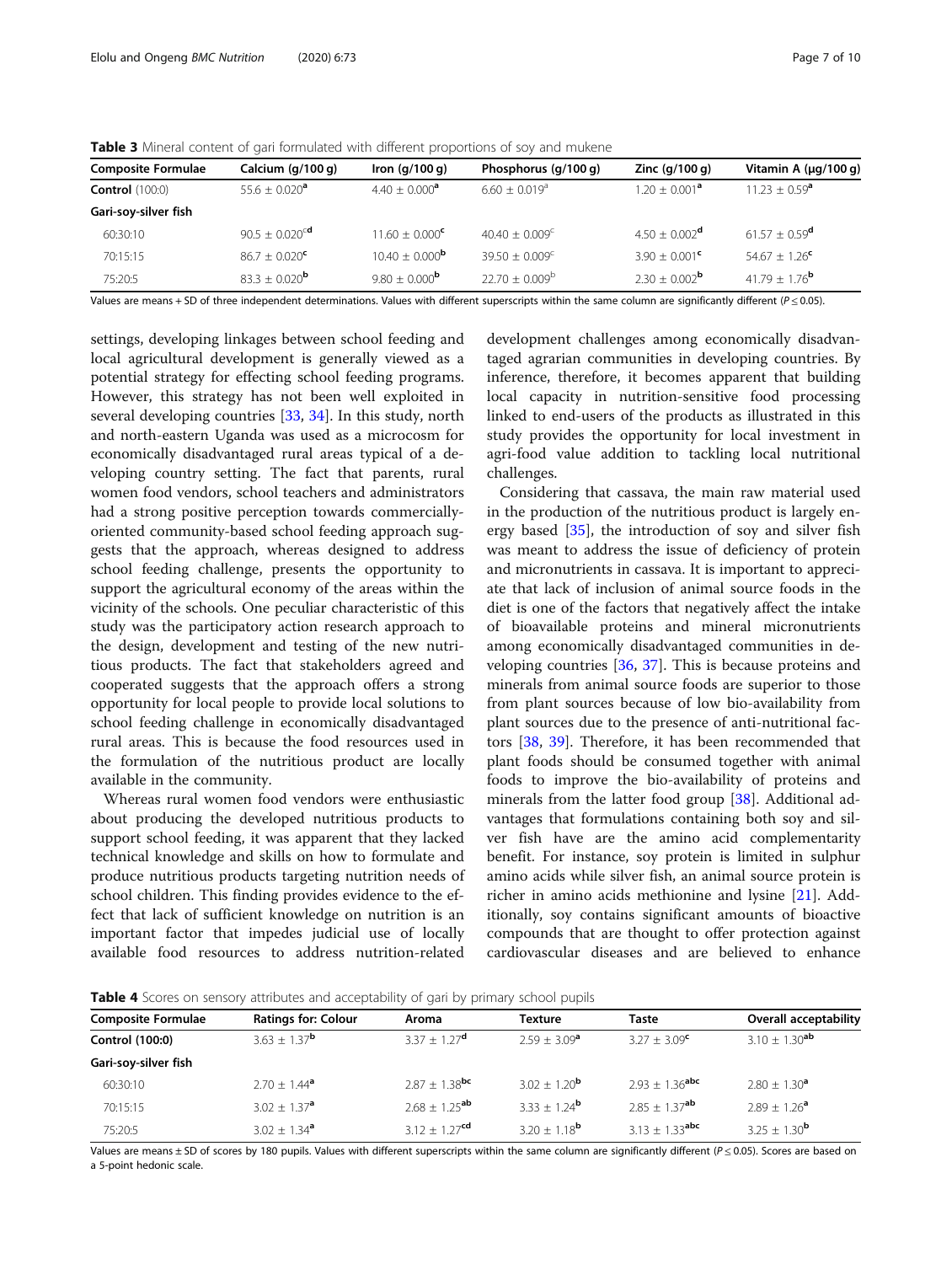| <b>Sensory Attribute</b> | Gari (100:0)         | Gari-soy-silver fish (60:30:10) | Gari-soy-silver fish (70:15:15) | Gari-soy-silver fish (75:20:5) |
|--------------------------|----------------------|---------------------------------|---------------------------------|--------------------------------|
| Colour                   | 3.426                | 2.700                           | 3.016                           | 3.017                          |
| Acceptability            | 3.100                | 2.806                           | 2.892                           | 3.252                          |
| Correlation              | 0.301 <sup>a</sup>   | 0.298 <sup>a</sup>              | 0.190 <sup>a</sup>              | 0.132                          |
| P-value                  | 0.016                | 0.499                           | 0.415                           | 0.131                          |
| <b>Texture</b>           | 2.595                | 3.025                           | 3.333                           | 3.175                          |
| Acceptability            | 3.100                | 2.806                           | 2.892                           | 3.252                          |
| Correlation              | 0.330 <sup>a</sup>   | 0.137                           | $0.221$ <sup>a</sup>            | 0.398 <sup>a</sup>             |
| P-value                  | 0.001                | 0.131                           | 0.146                           | 0.501                          |
| Aroma                    | 3.369                | 2.867                           | 2.680                           | 3.118                          |
| Acceptability            | 3.100                | 2.806                           | 2.892                           | 3.252                          |
| Correlation              | $0.421$ <sup>a</sup> | 0.220 <sup>a</sup>              | 0.203 <sup>a</sup>              | $0.299$ <sup>a</sup>           |
| P-value                  | 0.009                | 0.653                           | 0.211                           | 0.338                          |
| <b>Taste</b>             | 3.272                | 2.933                           | 2.857                           | 3.125                          |
| Acceptability            | 3.100                | 2.802                           | 2.892                           | 3.252                          |
| Correlation              | 0.300 <sup>a</sup>   | 0.631 <sup>a</sup>              | 0.628 <sup>a</sup>              | 0.779a                         |
| P-value                  | 0.592                | 0.204                           | 0.685                           | 0.145                          |

<span id="page-7-0"></span>Table 5 Influence of sensory properties on overall acceptability of composites

Values with <sup>a</sup>are statistically significant at 5% level of confidence.

brain and nerve functions [[40\]](#page-9-0). This indicates the health benefits that gari containing soy would confer to school children. Whereas non-communicable diseases are more prevalent in ageing populations but less in children [\[41](#page-9-0)], it is probable that protection right from childhood age could reduce the chances of the problem occurring at old age. Thus, the use of soy and silver fish in the new cassava-based product does not only result in a nutritionally superior product but may also enhance the intake of bioavailable nutrients by school children as well as conferring other non-nutritional health benefits to them.

Appropriate dietary quality is an important factor that needs to be considered if school meals are to be in tandem with the recommended nutrient intake levels [\[9](#page-9-0), [42\]](#page-9-0). A review of policy documents indicates peculiarity in nutritional standards for school meals among countries. For instance, many countries in South America have specifications for school meals set in the range of 20–30% of the daily nutrient requirements, while in Africa, specifications available for South Africa are set at 30% [\[9](#page-9-0), [14\]](#page-9-0). However, information on the proportion of daily nutrient needs that school children should derive from school meals is largely lacking for the vast majority of developing countries including Uganda. Thus, basing on the South Africa specification, nutritional calculation reveals that serving 150 g of the new product would be sufficient to provide the total recommended daily protein requirement while 45 g would provide at least 30% of daily protein needs for children that school meals should provide. A similar calculation reveals that serving

about 120 g of the enriched product would be sufficient for primary school children to meet 30% of the daily requirements for energy, as well as the recommended daily dietary allowance for calcium, iron, zinc and vitamin A. Nonetheless, a follow-up study focusing on the effect of the nutritious cassava product on nutrition outcomes among primary school children would provide more evidence on the potential of the product. Although the nutritional focus of product development reported in this study was on improving access to proteins and micronutrients of public health importance, it was also associated with changes in other important nutritional properties (such as carbohydrates, fat and energy content) of gari (Table [2](#page-5-0)). However, the most significant meriting attention was the increase in the fat content of gari. Considering the rich fatty acid profile of silver fish and soy, the increase in the fat content of the formulations would provide the opportunity for increased intake of essential fatty acids and omega-3 fatty acids in particular among school children. This is important considering that omega-3 fatty acids are important for cardiovascular health [[43\]](#page-9-0).

Consumer acceptability of food depends on a number on several factors including product sensory properties, familiarity, attractiveness and traditional values [\[44\]](#page-9-0). The fact that stakeholders (school administrators and teachers, parents and women food vendors) selected the food resources that constituted the new product suggests that issues of familiarity and tradition were favourable. Indeed, the high degree of enthusiasm with which women food vendors and primary school children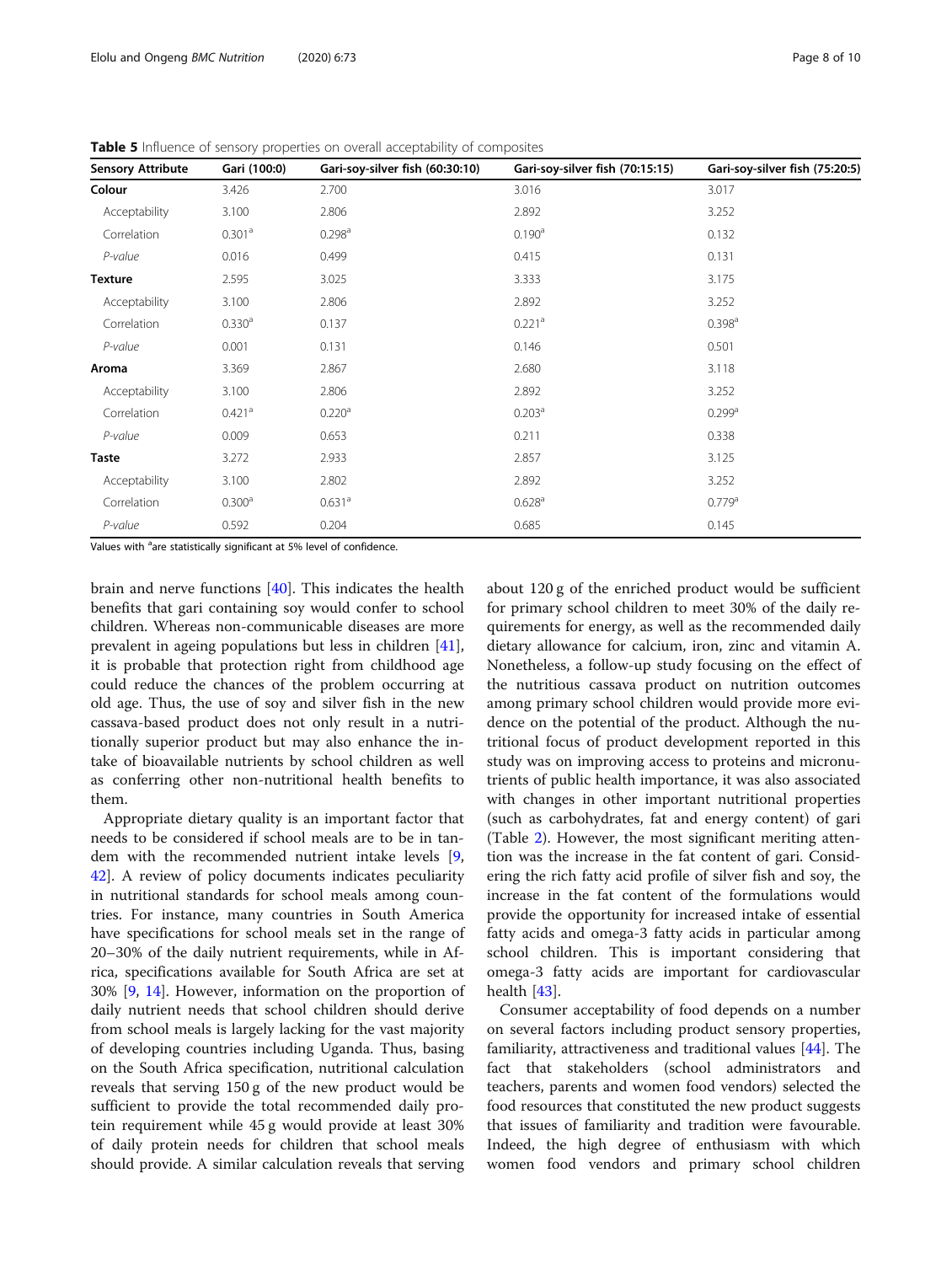<span id="page-8-0"></span>participated in the study provides additional indications. As observed in previous studies [[35,](#page-9-0) [45\]](#page-9-0), in the current study, formulations containing higher proportions of soy had higher sensory ratings and were better preferred by the school children. This could be attributed to the pleasant aroma of roasted soy [[35\]](#page-9-0). To the contrary, lower sensory scores were recorded for formulations with higher proportions of silver fish in terms of aroma and overall acceptability are likely due to the fishy odour from silver fish. This negative sensorial appeal is not peculiar to the product developed in this study. It was also encountered in fish fortified dairy products developed before [[46\]](#page-9-0). Nonetheless, despite variations in the rating of sensory parameters among different formulations, the ratings for overall consumer acceptability were generally similar. This indicates that overall, improvement in the nutritional quality of gari through the incorporation of soy and silver fish at levels used in this study did not exert substantial negative sensorial deviations. Nonetheless, future studies should evaluate sensory stability of the nutritious products during storage to provide indications on the length of time they can remain acceptable.

The fact that there was a strong positive correlation between sensory properties of pure cassava-based gari and overall acceptance but not for other formulations containing soy and silver fish, suggests that overall acceptability of gari formulations containing soy and silver fish may be dependent on other non-sensory factors. This results also indicate that acceptability based on sensory ratings is not in tandem with the selection of better nutritious products. This observation further confirms the well-known fact that sensorial appeal overrides nutrition quality in determining food selection [\[47](#page-9-0)]. The nutrition-sensitive innovation presented in this paper successfully passed the development stage and is now ready for uptake by rural women food vendors and primary schools. However, due to the commercial-oriented nature of the product, its success in the school feeding market would largely depend on its affordability. A major limitation of this study however is that break-even analysis was not conducted and as such unit price and whether the product would be affordable is still unknown. Considering the significance of price in determining consumer willingness to pay for any commodity [[48\]](#page-9-0), future studies should therefore look at the economics of the nutritious cassava-based product in the market environment of rural primary schools. This analysis would be important because lack of resources was identified (during FGD) as one of the key impediments to parents' support towards the school feeding programme.

# Conclusion

This study has demonstrated the potential of community-based action research in nutrition-sensitive value addition using local food resources to build local capacity to respond to short-term hunger and undernutrition among primary school children in economically disadvantaged rural areas in developing countries. Besides providing a local solution to the nutritional challenge faced by children in rural schools and offering an entrepreneurial opportunity to rural women food vendors, the study illustrates that community members are enthusiastic about participating in producing local research solutions to local challenges such as undernutrition and short-term hunger experienced by their children in rural primary schools. This approach offers an alternative means to the industrially fortified products that children in rural schools are usually unable to access.

#### Abbreviations

FGD: Focus group discussion; UPE: Universal Primary Education; AOAC: Association of Official Analytical Chemists; HPLC: High Performance Liquid Chromatography; ANOVA: Analysis of Variance; SPSS: Statistical Package for the Social Sciences; NGO: Non-Governmental Organisation; WFP: World Food Program; GUREC: Gulu University Research Ethics Committee; RUFORUM: Regional Universities Forum For Capacity Building in Agriculture

#### Acknowledgements

We express our gratitude to RUFORUM, Women food vendors in North and North Eastern Uganda, Primary school teachers and pupils in the 12 schools in North and North Eastern Uganda, who participated in the study.

#### Authors' contributions

SE participated in study design, collected data and drafted the manuscript. DO designed the study, reviewed literature and revised the manuscript. All authors have read and approved the manuscript.

#### Funding

This study was supported by a graduate research grant from the Regional Universities Forum for Capacity Building in Agriculture (RUFORUM). Grant Number RU/2014/GRG-098. However, the funding body had no role in the study design, collection, and analysis, interpretation of data or in the writing of the manuscript.

#### Availability of data and materials

All relevant data from which conclusions of the manuscript have been drawn are presented in the paper.

#### Ethics approval and consent to participate

The study was approved by the Gulu University Research Ethics committee, (GUREC-048-15). Participation in the study was voluntary and with full consent of respondents. For pupils selected to participate in the study, their parents were contacted and parental consent secured before their participation. In all cases, consent was written.

#### Consent for publication

Not applicable.

#### Competing interests

The authors declare no competing interests.

#### Received: 30 August 2020 Accepted: 18 November 2020 Published online: 14 December 2020

#### References

1. Wang D, Fawzi WW. Impacts of school feeding on educational and health outcomes of school-age children and adolescents in low and middleincome countries: protocol for a systematic review and meta-analysis. Syst Rev. 2020;9(1):4–11.